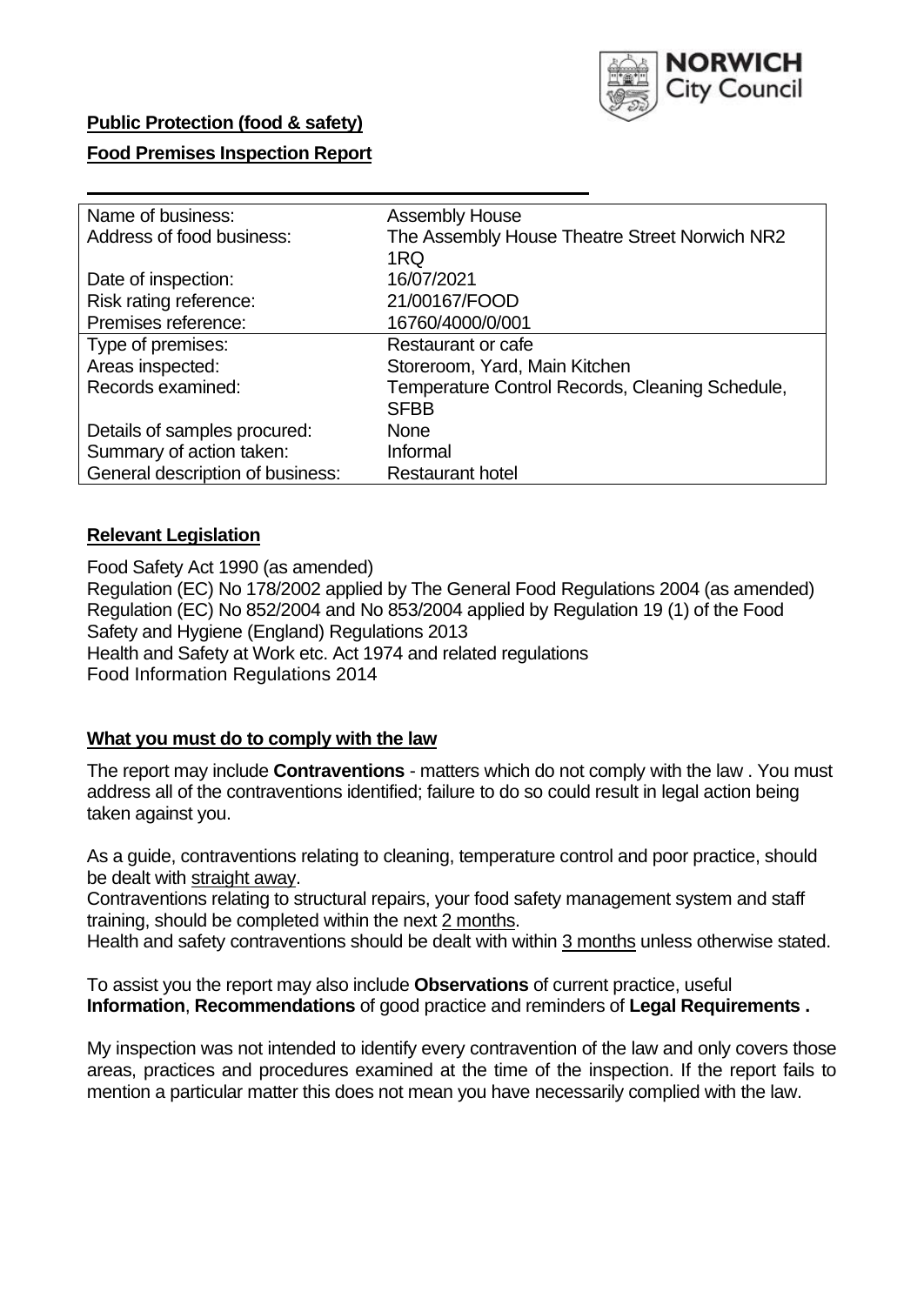# **FOOD SAFETY**

### **How we calculate your Food Hygiene Rating:**

 The food safety section has been divided into the three areas which you are scored against for the hygiene rating: 1. food hygiene and safety procedures, 2. structural requirements and 3. confidence in management/control procedures. Each section begins with a summary of what was observed and the score you have been given. Details of how these scores combine to produce your overall food hygiene rating are shown in the table.

| <b>Compliance Area</b>                     |          |    |                | <b>You Score</b> |                |    |           |    |                |  |  |
|--------------------------------------------|----------|----|----------------|------------------|----------------|----|-----------|----|----------------|--|--|
| Food Hygiene and Safety                    |          |    |                | $\Omega$         | 5              | 10 | 15        | 20 | 25             |  |  |
| <b>Structure and Cleaning</b>              |          |    | $\Omega$       | $\overline{5}$   | 10             | 15 | 20        | 25 |                |  |  |
| Confidence in management & control systems |          |    | $\overline{0}$ | 5                | 10             | 15 | 20        | 30 |                |  |  |
|                                            |          |    |                |                  |                |    |           |    |                |  |  |
| <b>Your Total score</b>                    | $0 - 15$ | 20 | $25 - 30$      |                  | $35 - 40$      |    | $45 - 50$ |    | > 50           |  |  |
| <b>Your Worst score</b>                    | 5        | 10 | 10             |                  | 15             |    | 20        |    | $\blacksquare$ |  |  |
|                                            |          |    |                |                  |                |    |           |    |                |  |  |
| <b>Your Rating is</b>                      | 5        |    |                | 3                | $\overline{2}$ |    |           |    | $\Omega$       |  |  |

Your Food Hygiene Rating is 4 - a good standard



## **1. Food Hygiene and Safety**

 with legal requirements. You have safe food handling practices and procedures and all the Food hygiene standards are high. You demonstrated a very good standard of compliance necessary control measures to prevent cross-contamination are in place. Some minor contraventions require your attention. **(Score 5)** 

## Contamination risks

**Observation** I was pleased to see you were able to demonstrate effective controls to prevent cross-contamination.

### Hand-washing

 managed. The taps to the wash hand basins were dirty and staff were seen not using paper towel to turn the tap off. **Contravention** There was evidence that hand washing was not being suitably

**Recommendation** Keep a waste bin near the wash-hand basin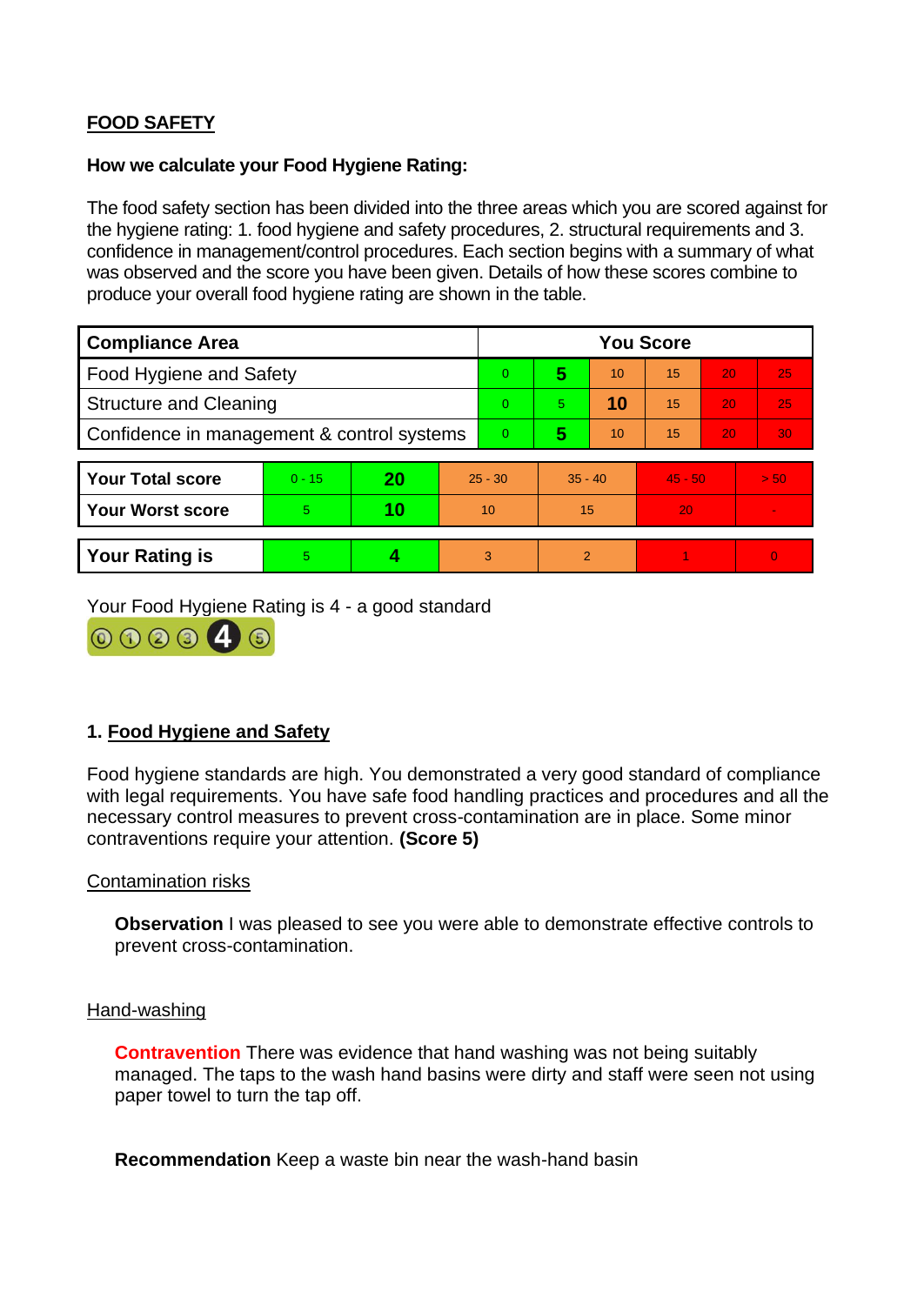**Recommendation** After washing hands food handlers should turn the taps off using paper towel to prevent them from recontaminating their hands

## Temperature Control

**Observation** I was pleased to see you were able to limit bacterial growth and/or survival by applying appropriate temperature controls at points critical to food safety and that you were monitoring temperatures.

## **2. Structure and Cleaning**

The structure facilities and standard of cleaning and maintenance are of a generally satisfactory standard but there are some repairs and/or improvements which are required in order for you to comply with the law. Pest control and waste disposal provisions are adequate. The contraventions require your attention; although not critical to food safety they may become so if not addressed. **(Score 10)** 

## Cleaning of Structure and equipment

**Contravention** The following items were dirty and require more frequent and thorough cleaning::

- around equipment feet
- behind and under equipment particularly in hard to reach areas where equipment was difficult to move
- high level cleaning in cook area
- walls particularly behind food preparation surfaces
- wash hand basins and taps
- area around deep fat fryers
- grills and vents to microwave ovens
- shelving above hot plates
- ovens

 **Recommendation** Your cleaning schedule is there to remind you to clean before an item becomes dirty. If an item is dirty when you go to clean it, increase the frequency of cleaning.

### Maintenance

 **Contravention** Puddles to floor beneath the dishwasher located on external wall. There appeared to be a leak.

## Cleaning Chemicals / Materials / Equipment and Methods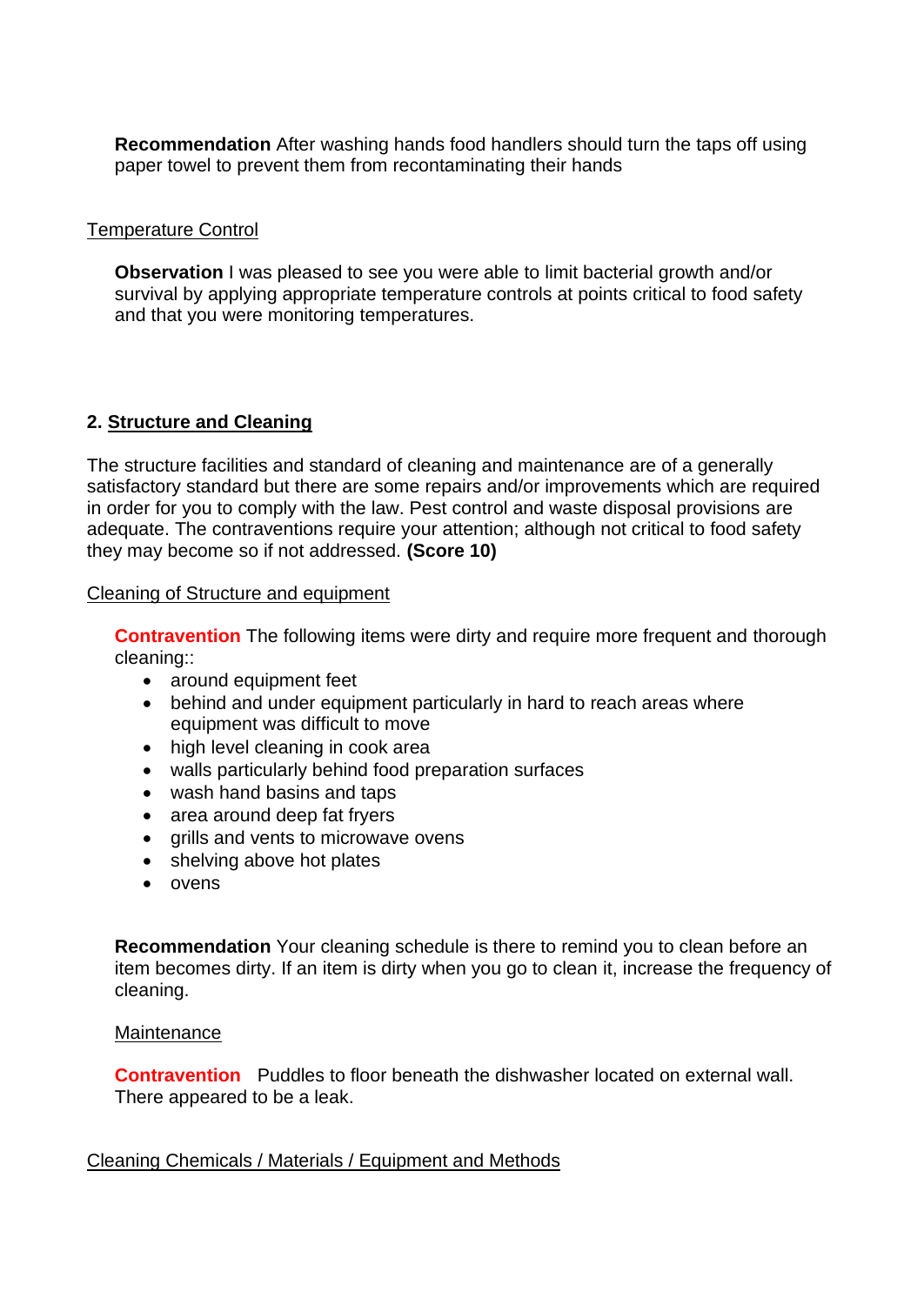**Recommendation** Disinfect equipment and utensils after cleaning with a suitable sanitiser.

 cupboard separate from food areas. (Dirty brooms etc stored in a food area) **Recommendation** Store items such as mops, buckets and rooms in an area, room or

### Facilities and Structural provision

 **Observation** I was pleased to see the premises had been well maintained and that adequate facilities had been provided.

### Pest Control

**Contravention** There is evidence of pest activity on the premises:

• ants were seen by the external door to the yard, in the area where dried fruits and sugars were stored.

**Recommendation** Ensure staff are trained to recognise the signs of pests and that they undertake regular checks of the premises

**Observation** I was pleased to see that the premises was proofed against the entry of pests with the provision of fly screens at all openable windows and that pest control procedures were in place.

## **3. Confidence in Management**

 maintained. You have a good track record. There are some minor contraventions which A food safety management system is in place and you demonstrate a very good standard of compliance with the law. You have a good track record. There are some minor contraventions which require your attention.Your records are appropriate and generally require your attention. **(Score 5)** 

### Type of Food Safety Management System Required

**Observation** Your SFBB/food safety management system was in place and working well. I was confident you had effective control over hazards to food.

**Observation** You had colour-coded equipment and effective separation between raw and ready-to-eat food at all stages in your operation.